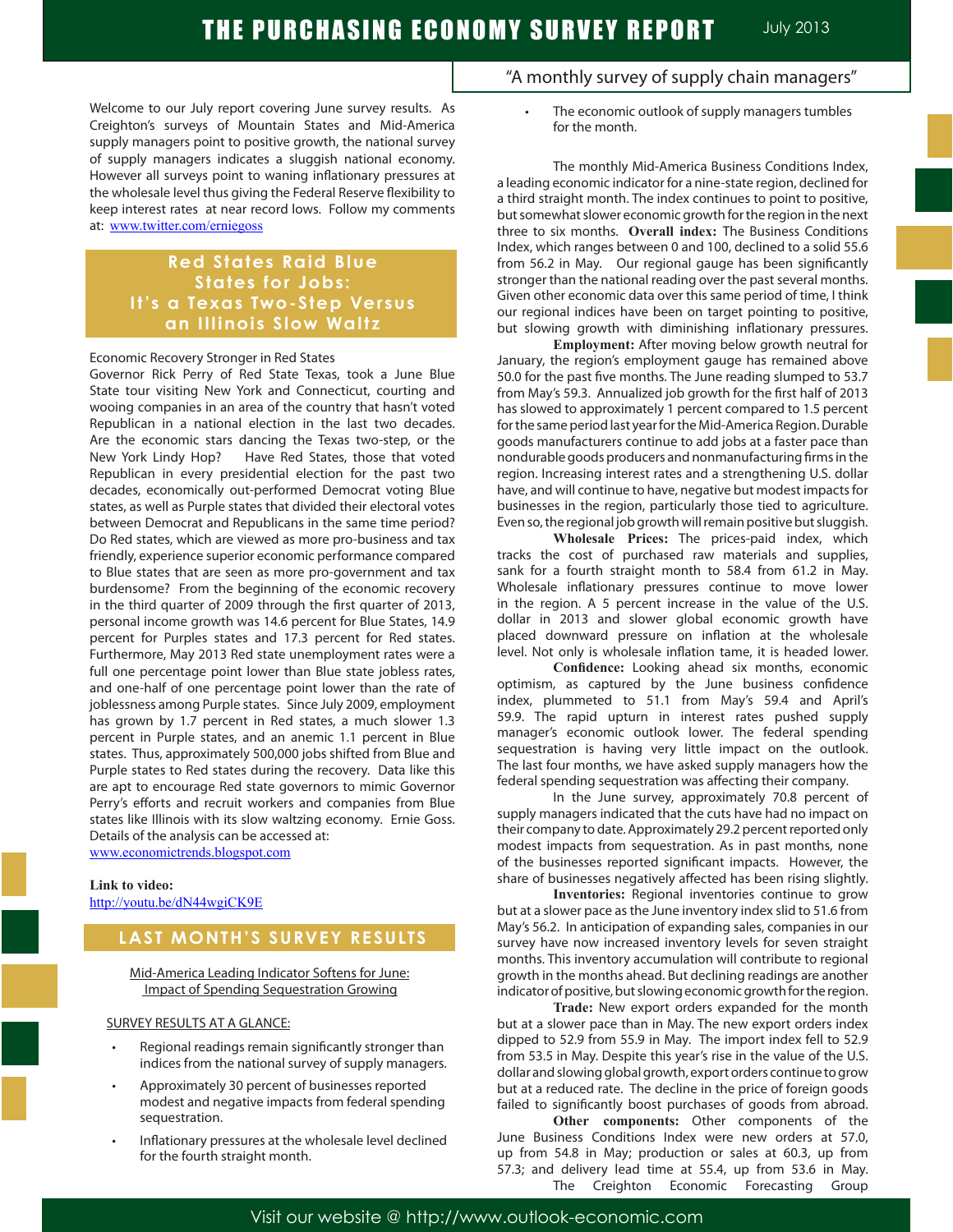has conducted the monthly survey of supply managers in nine states since 1994 to produce leading economic indicators of the Mid-America economy. States included in the survey are Arkansas, Iowa, Kansas, Minnesota, Missouri, Nebraska, North Dakota, Oklahoma and South Dakota.

The forecasting group's overall index, referred to as the Business Conditions Index, ranges between 0 and 100. An index greater than 50 indicates an expansionary economy over the course of the next three to six months. The Business Conditions Index is a mathematical average of indices for new orders, production or sales, employment, inventories and delivery lead time. This is the same methodology used by the National Institute for Supply Management, formerly the Purchasing Management Association, since 1931.

# **MID-AMERICA STATES**

#### ARKANSAS

Arkansas: The June overall index for Arkansas dipped to 52.6 from 55.1 in May. Components of the index from the survey of supply managers were new orders at 46.5, production or sales at 44.7, delivery lead time at 50.8, inventories at 66.7, and employment at 54.1. Business expansion for durable goods producers remains strong and has offset weakness among nondurable goods producers. Even as construction activity has stabilized, the industry has yet to recapture job losses from the national recession with industry jobs down 17 percent from 2007.

#### IOWA

For the first time this year, Iowa's Business Conditions Index declined. The overall index from a survey of supply managers for June slipped to a very strong 69.3 from May's70.0. Components of the index for June were new orders at 77.7, production or sales at 70.2, delivery lead time at 54.8, employment at 70.5, and inventories at 73.3. Over the past 12 months, Iowa durable goods producers and nondurable goods manufacturers have increased employment levels by more than 3 percent, which was tops in the region. Our surveys over the past several months signal that this growth will continue over the next three to six months.

#### KANSAS

The Kansas Business Conditions Index for June rose to 58.6 from 53.1 in May. Components of the leading economic indicator from the monthly survey of supply managers were new orders at 73.6, production or sales at 70.1, delivery lead time at 47.5, employment at 62.5, and inventories at 39.2. Both durable and nondurable goods producers are experiencing healthy growth in sales and jobs. However, pullbacks were recorded for food processors in the state. Growth will be positive, but down from the same period of 2012.

#### **MINNESOTA**

For a seventh straight month, Minnesota's Business Conditions Index moved above growth neutral. The index from a monthly survey of supply managers in the state climbed to 56.2 from May's 55.2. Components of the index from the June survey were new orders at 51.9, production or sales at 55.0, delivery lead time at 56.8, inventories at 62.0, and employment at 55.6. Minnesota's economy has been boosted by an expanding construction sector. However even with the expansion, the building sector is well down from pre-recession levels. Pullbacks among nondurable goods manufacturers were more than offset by an expanding durable goods sector including metal manufacturers.

# "A monthly survey of supply chain managers"

July 2013 THE PURCHASING ECONOMY SURVEY REPORT

#### MISSOURI

The June Business Conditions Index for Missouri rose slightly to 54.7 from 54.6 in May. Components of the survey of supply managers in the state were new orders at 55.6, production or sales at 61.0, delivery lead time at 52.2, inventories at 46.7, and employment at 58.2. Expansions among durable goods manufacturers, including metal producers, more than offset cuts for nondurables goods manufacturers for the month.

#### NEBRASKA

As in previous months, the stronger U.S. dollar is cutting into the growth recorded by Nebraska's businesses. The overall index from the June survey of supply managers in the state sank to 51.1 from May's 53.2. Components of the index for June were new orders at 48.1, production or sales at 52.7, delivery lead time at 52.5, inventories at 51.3, and employment at 51.0. Durable goods producers in the state, including metal manufacturers and agriculture equipment producers, continue to grow at a healthy pace. Nebraska and Iowa are the only states in the region to experience very healthy growth for both durable and nondurable goods manufacturers. Even so, our surveys point to slower growth for the overall Nebraska economy in the months ahead.

#### NORTH DAKOTA

North Dakota's leading economic indicator expanded for June. The index from a survey of supply managers in the state advanced to 61.0 from 55.4 in May. Components of the overall index for June were new orders at 53.9, production or sales at 51.6, delivery lead time at 60.4, employment at 68.8, and inventories at 70.3. The state's mining industry continues to expand at a brisk pace. Companies that we survey each month that are tied to this sector are likewise growing at a healthy rate. Manufacturers and construction firms are benefiting from the North Dakota's vigorous energy sector.

#### OKLAHOMA

The Business Conditions Index for Oklahoma remained above growth neutral for June. The leading economic indicator from a monthly survey of supply managers climbed to 59.6 from May's 55.6. Components of the June survey of supply managers in the state were new orders at 64.2, production or sales at 65.9, delivery lead time at 53.3, inventories at 60.5, and employment at 54.2. Growth for durable goods producers in the state more than offset weaker conditions for Oklahoma's energy firms and for nondurable manufacturers.

#### SOUTH DAKOTA

For a seventh straight month, South Dakota's leading economic indicator from a survey of supply managers rose above growth neutral 50.0. The overall index from a survey of supply managers rose to a strong 62.9 from May's 61.7. Components of the index for June were new orders at 74.5, production or sales at 64.8, delivery lead time at 54.9, inventories at 52.0, and employment at 68.3. Manufacturers in the state are adding to their employment levels as sales and new orders grow at a solid pace.

# **THE BULLISH NEWS**

- Total non-farm employment increased by 195,000 in June with April and May numbers revised upward.
- Over the past year, average hourly earnings have risen by 2.2 percent (a bit above inflation).
- The national ISM leading economic index (the PMI) moved above growth neutral for June after declining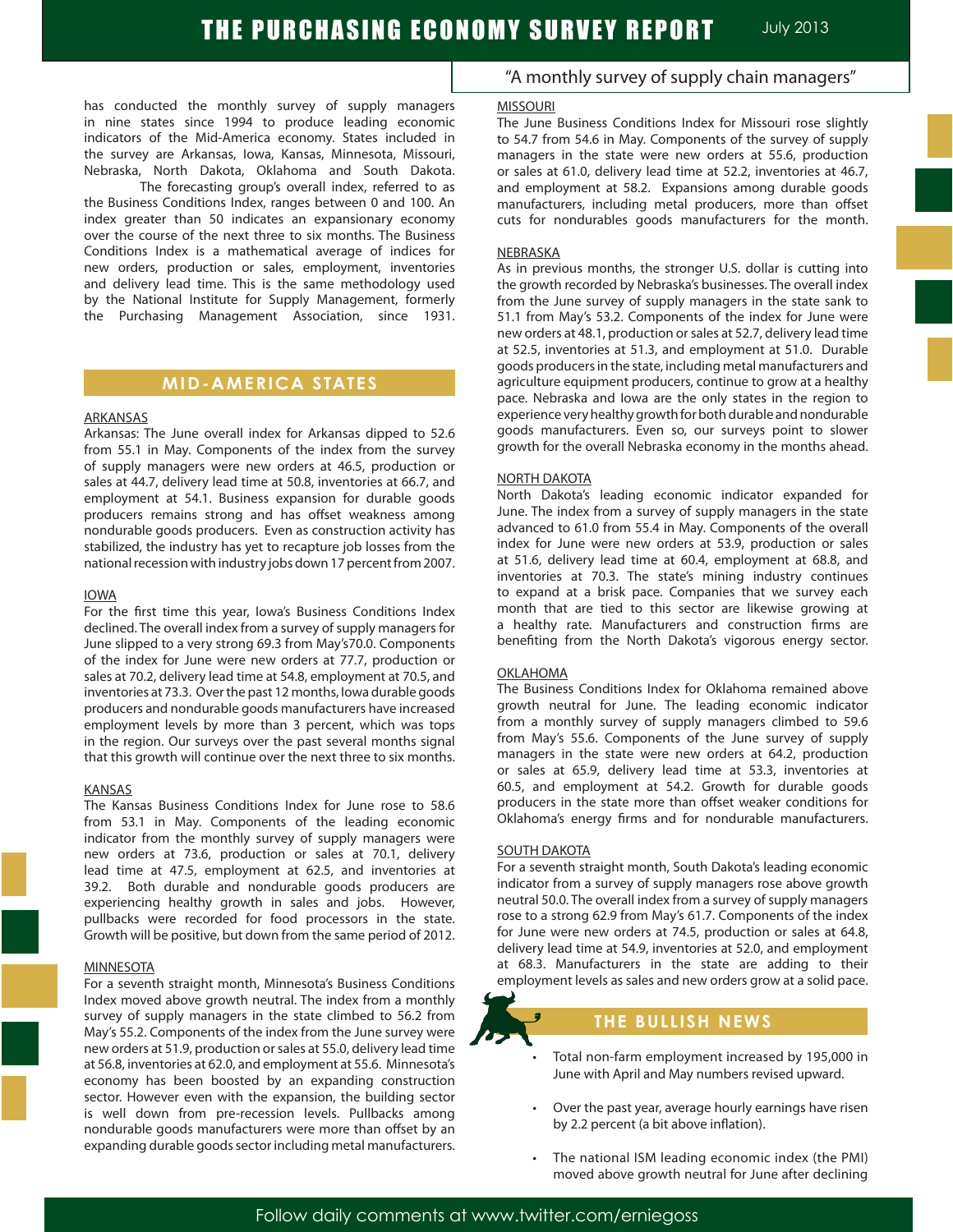# THE PURCHASING ECONOMY SURVEY REPORT MULTIPLED 2013

to its lowest level since 2009 in May.

- The Case-Shiller U.S. home price index rose 12 percent over the past year ending in April. From March to April of this year, the Case-Shiller index grew at its fastest pace ever (another bubble?).
- Retail sales rose by 0.6 percent in April reflecting a consumer that continues to spend.

# **THE BEARISH NEWS**

- Restaurants added jobs over the past three months at the fastest pace in 18 years---a signal that employers have begun reducing hours of workers and adding more part-timers. This allows firms to avoid mandated health insurance coverage for workers averaging more than 30 hours.
- The U.S. trade deficit for May increased to its highest level in six months as exports weakened.
- The number of long-term unemployed remained unchanged for June (4.5 million!!).

# **WHAT TO WATCH**

- Consumer Price Index (CPI): On July 16, and on August 15, the U.S. Bureau of Labor Statistics releases the CPI. Annualized readings above 2.0% will "seal the deal" of a Federal Reserve reducing its QE3 stimulus program beginning in September 2013.
- Purchasing Management Indices: On August 1, Creighton releases its regional leading economic indicator (PMI) and the national Institute for Supply Management releases its national PMI for July. Another increase in the national PMI will be bullish for the economy.
- Jobs: On Friday August 2, the U.S. Bureau of Labor Statistics (BLS) will release the employment report for July. A reading below 200,000 will be bearish for long bonds (lower prices, higher yields). This would almost guarantee a Federal Reserve QE3 reduction in its QE3 bond buying program in Sept. 2013.

# **THE OUTLOOK**

#### FROM GOSS:

Ĩ

- I am backtracking. I now think the Federal Reserve will begin tapering or reducing its bond purchases (QE3) beginning at their Sept. 17-18 meeting. Thus, longterm interest rates will continue to move higher for the rest of 2013. I do think the interest rate increases will be modest since the Federal Reserve can increase bond buying if needed. Rates will likely advance by another three quarters of a percentage point by year's end.
- I expect the Fed to maintain its funds rate at essentially zero. This will mean that short term interest rates will remain at record low levels while long term rates such as mortgage rates will continue to rise.

# "A monthly survey of supply chain managers"

#### OTHER FORCASTS:

 • National Association of Business Economics (May 2013 survey). "NABE panelists estimate 2.4% growth in real GDP from the fourth quarter of 2012 to the fourth quarter of 2013 and suggest an improvement in real GDP growth to 3% in 2014," said Dr. Nayantara Hensel, Chair of the NABE Outlook Survey and Professor of Industry and Business at National Defense University. "Nevertheless, the panelists suggest an even stronger decline in government spending this year relative to last year, which could negatively impact GDP growth. Although the panelists suggest that government spending will decline by 2.3% for 2013, they estimate that it will only decline by 0.9% in 2014. The panelists are more upbeat regarding consumer spending in 2013 and 2014 relative to 2012."

# **Goss Eggs (Recent Dumb Economic Moves)**

• The City Council of Washington D.C. voted 8-5 to require certain "big" retailers to pay workers a minimum of \$12.50 per hour despite the city's current unemployment rate which is one percentage point higher than the U.S. average. They intend to enforce this "living wage" for retailers with more than 75,000 square feet and \$1 billion in parent company revenues but exempt retailers with a collective bargaining agreement. Say hello to Safeway and Giant and good bye to Target, Home Depot and Wal-Mart. This is bad deal for the unemployed of DC.

Survey results for July will be released on the first business day of the month Aug. 1.

Follow Goss on twitter at http://twitter.com/erniegoss For historical data and forecasts visit our website at: http://www2.creighton.edu/business/economicoutlook/ www.ernestgoss.com